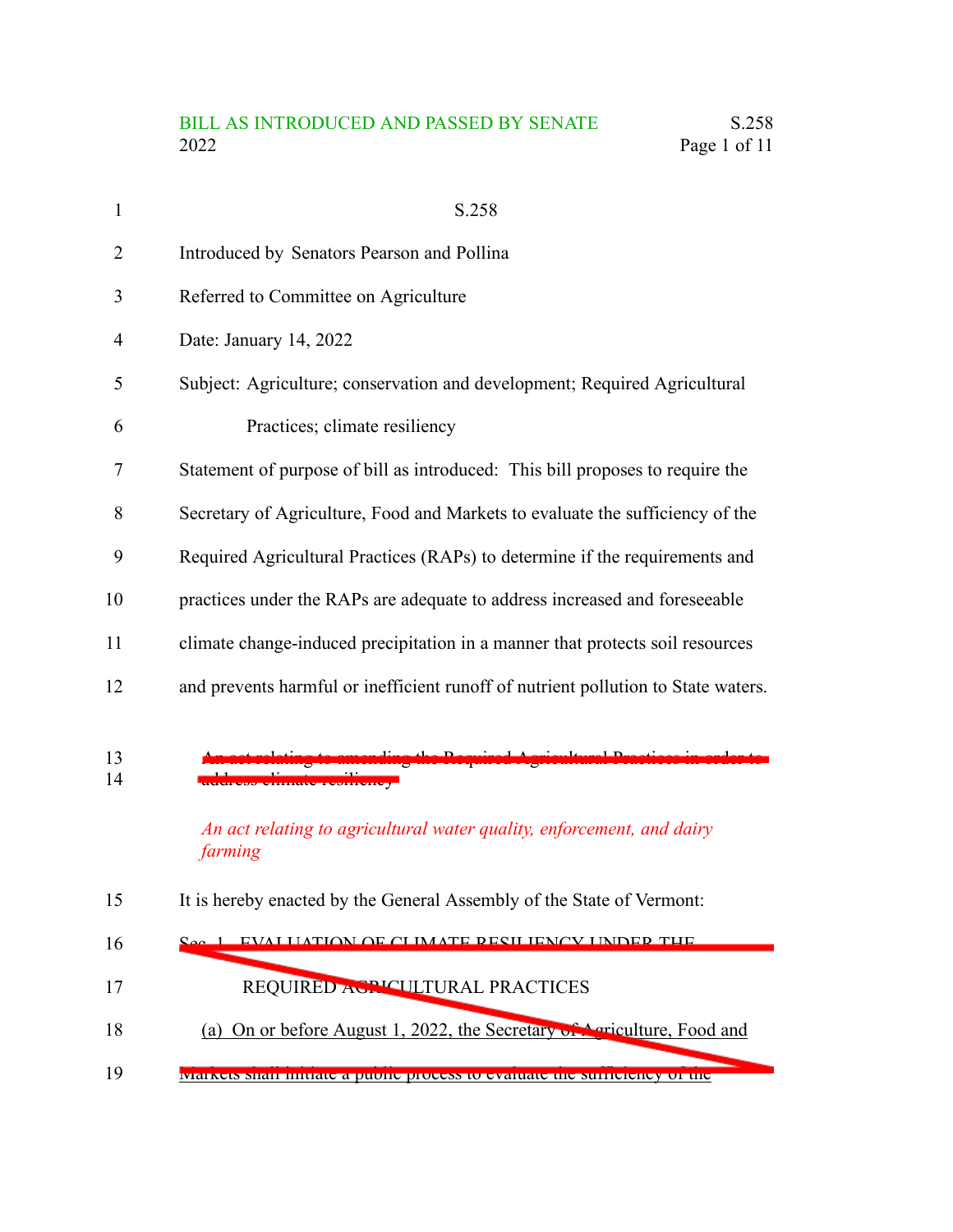| 1              | equired A cricultural Practices (PAPs) to determine if the requirements and                         |
|----------------|-----------------------------------------------------------------------------------------------------|
| $\overline{2}$ | practices under the RAPs are adequate to address increased and foreseeable                          |
| 3              | climate change-induced precipitation in a manner that protects soil resources                       |
| 4              | and prevent harmful or inefficient runoff of nutrient pollution to State waters.                    |
| 5              | As part of the evaluation of the RAPs, the Secretary shall:                                         |
| 6              | (1) review $\mathbb{R} \backslash \mathbb{P}$ Section 3 and the activities and applicability of the |
| 7              | RAPs, including whether farms that are currently exempt from the RAPs                               |
| 8              | should be subject to the RAPs due to heavier and more localized weather                             |
| 9              | events;                                                                                             |
| 10             | (2) examine the requirements for certification of small farms under RAP                             |
| 11             | Section 4 and whether the threshold for qualifying as a Certified Small Farm                        |
| 12             | should be amended to include a smaller number of livestock;                                         |
| 13             | (3) evaluate the agricultural water quality training requirements under                             |
| 14             | RAP Section 5 and whether the water quality training currently received by                          |
| 15             | farmers adequately addresses the process and procedure of manure application                        |
| 16             | that focusses on more frequent, intense heavy participation vents; and                              |
| 17             | (4) review the conditions, restrictions, and operating standards for                                |
| 18             | agricultural activities under RAP Section 6 and whether:                                            |
| 19             | (A) intense precipitation events have resulted in or may result in                                  |
| 20             | more frequent or a higher volume of agricultural wastewater discharges that                         |
| 21             | require authorial management on rann neius,                                                         |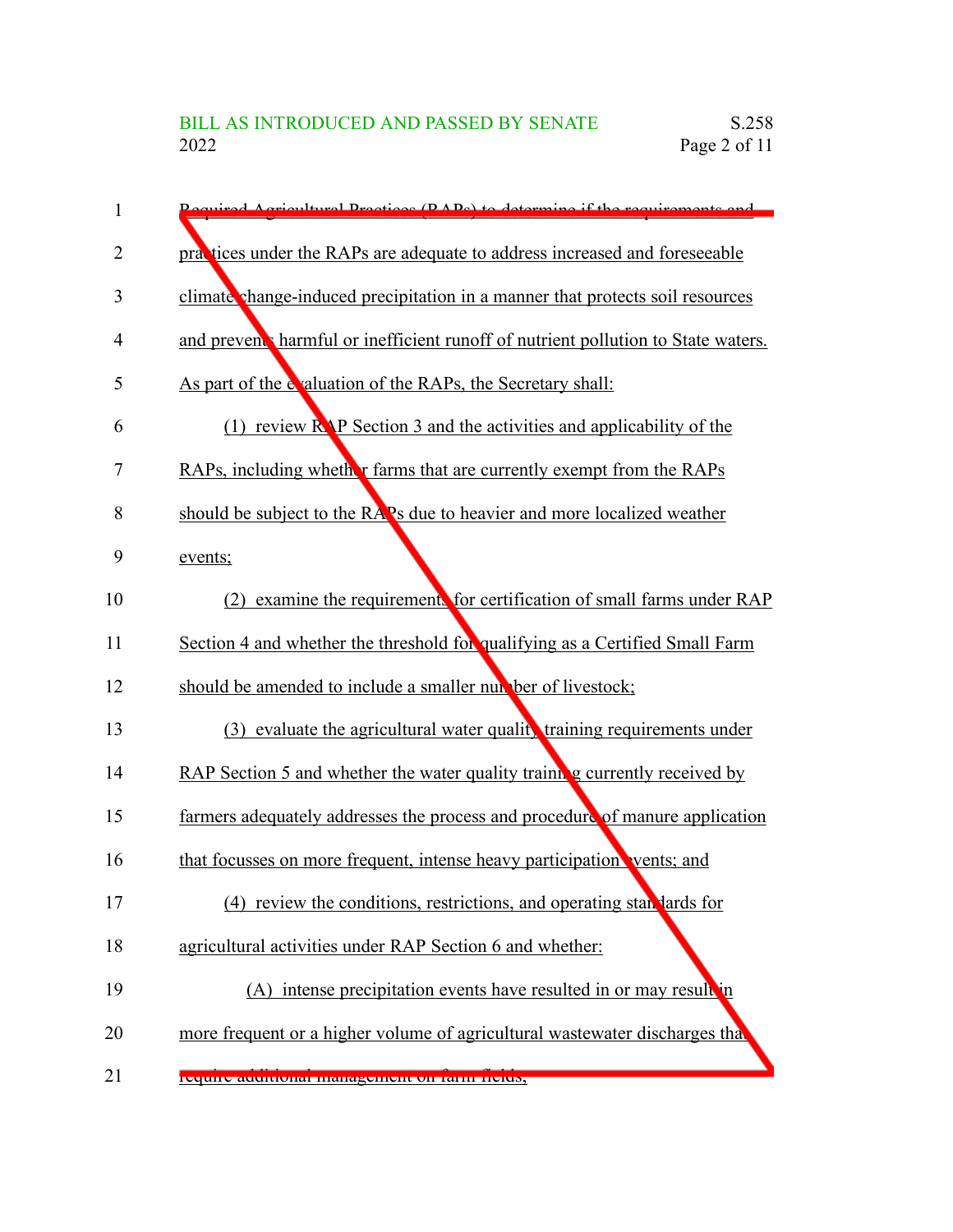| 1  | (B) requirements recording the storage of manure and other                       |
|----|----------------------------------------------------------------------------------|
| 2  | agricultural wastes need to be adjusted to address increased climate change-     |
| 3  | induced precipitation;                                                           |
| 4  | standards or requirements for nutrient management planning,<br>$\overline{O}$    |
| 5  | particularly nut jent application, need to be adjusted to address changes in     |
| 6  | precipitation;                                                                   |
| 7  | (D) soil mana, ement activities and retention practices should be                |
| 8  | altered to improve the response to heavy precipitation events in order to ensure |
| 9  | soil health and limit erosion;                                                   |
| 10 | (E) requirements for the use of cover crops are stringent enough to              |
| 11 | protect soils from erosion due to more requent and intense flooding events;      |
| 12 | (F) standards and restrictions for <b>parameter application</b> are adequate,    |
| 13 | particularly focusing on whether:                                                |
| 14 | (i) the seasonal ban on manure application is adequate or should                 |
| 15 | be expanded;                                                                     |
| 16 | more stringent measures should be employed to address<br>(i)                     |
| 17 | frequent flooding events from adjacent surface waters;                           |
| 18 | (iii) the standards used to prevent nutrient application on lands                |
| 19 | subject to flooding, ponding, and other conditions are adequate; and             |
| 20 | (iv) the nutrient application limits of 100 feet from a private water            |
| 21 | suppry and zou feet from a public water suppry are adequate to protect           |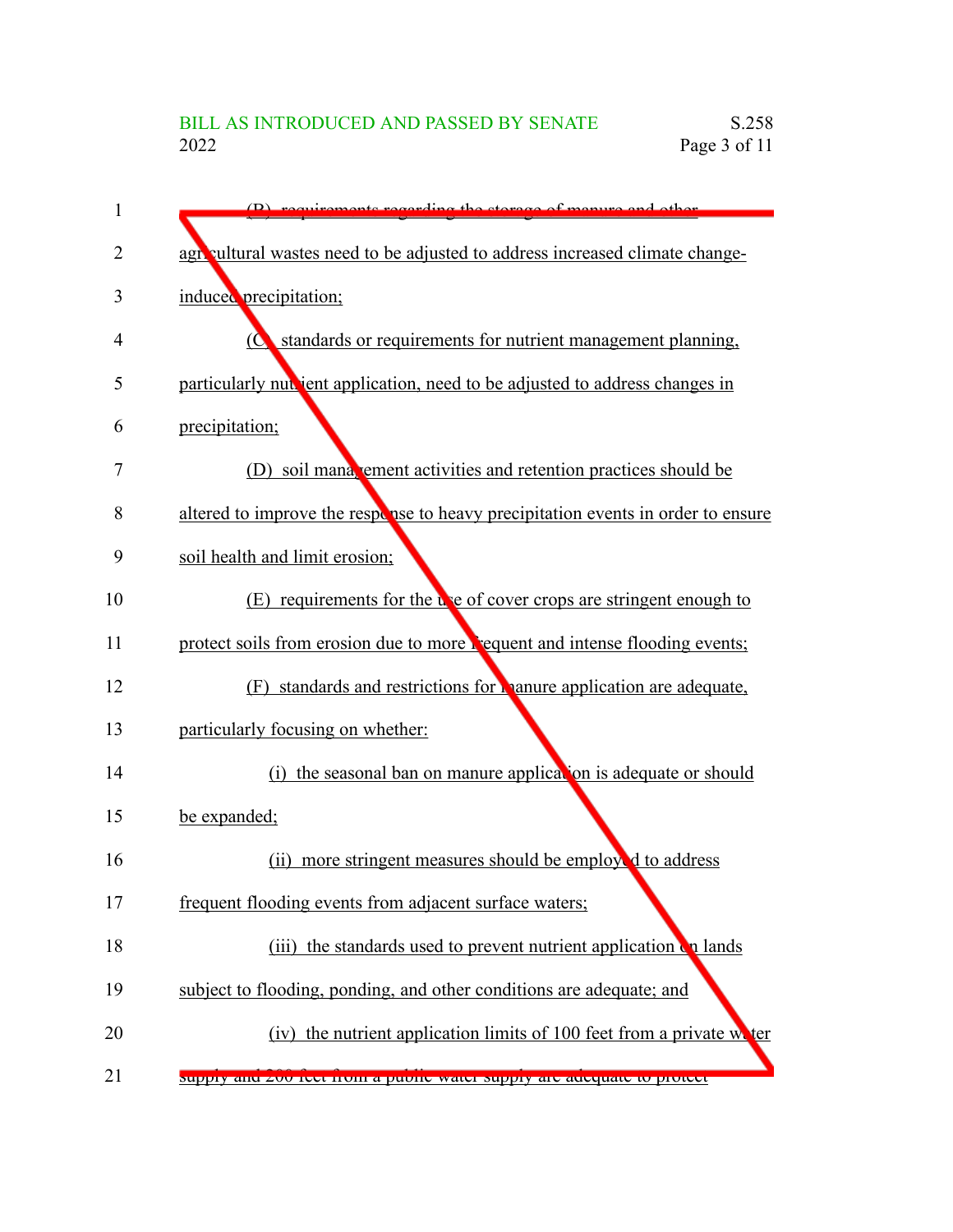| 1  | dripking water and public health from putrient infiltration due to began                                                                                                                                                             |
|----|--------------------------------------------------------------------------------------------------------------------------------------------------------------------------------------------------------------------------------------|
| 2  | precipitation and more frequent flooding;                                                                                                                                                                                            |
| 3  | (G) the criteria and review process for seasonal and emergency                                                                                                                                                                       |
| 4  | spreading <b>example of a set of a set of a set of a set of a set of a set of a set of a set of a set of a set of a set of a set of a set of a set of a set of a set of a set of a set of a set of a set of a set of a set of a </b> |
| 5  | Agency of Agriculture, Food and Markets;                                                                                                                                                                                             |
| 6  | (H) the required vegetative buffers under the RAPs are adequate to                                                                                                                                                                   |
| 7  | protect waters from increased surface runoff and whether a 25-foot buffer of                                                                                                                                                         |
| 8  | perennial vegetation that can be harvested provides adequate protection for                                                                                                                                                          |
| 9  | adjacent surface waters; and                                                                                                                                                                                                         |
| 10 | standards to stabilize the banks of surface waters are adequate to<br>$(\Gamma)$                                                                                                                                                     |
| 11 | account for more frequent and higher wume flooding events.                                                                                                                                                                           |
| 12 | (b) During evaluation of the RAPs as delected under subsection (a) of this                                                                                                                                                           |
| 13 | section, the Secretary of Agriculture, Food and Markets shall conduct public                                                                                                                                                         |
| 14 | notice and comment and hold at least three public hearings in order to collect                                                                                                                                                       |
| 15 | public input regarding the sufficiency of the RAPs to ad dress increased climate                                                                                                                                                     |
| 16 | change-induced precipitation events.                                                                                                                                                                                                 |
| 17 | (c) On or before January 15, 2023, the Secretary of Agriculture, Food and                                                                                                                                                            |
| 18 | Markets shall submit to the Senate Committees on Agriculture and in Natural                                                                                                                                                          |
| 19 | Resources and Energy and the House Committees on Agriculture and Prestry                                                                                                                                                             |
| 20 | and on Natural Resources, Fish, and Wildlife the results or conclusions of the                                                                                                                                                       |
| 21 | evaluation required under subsection (a) or this section.                                                                                                                                                                            |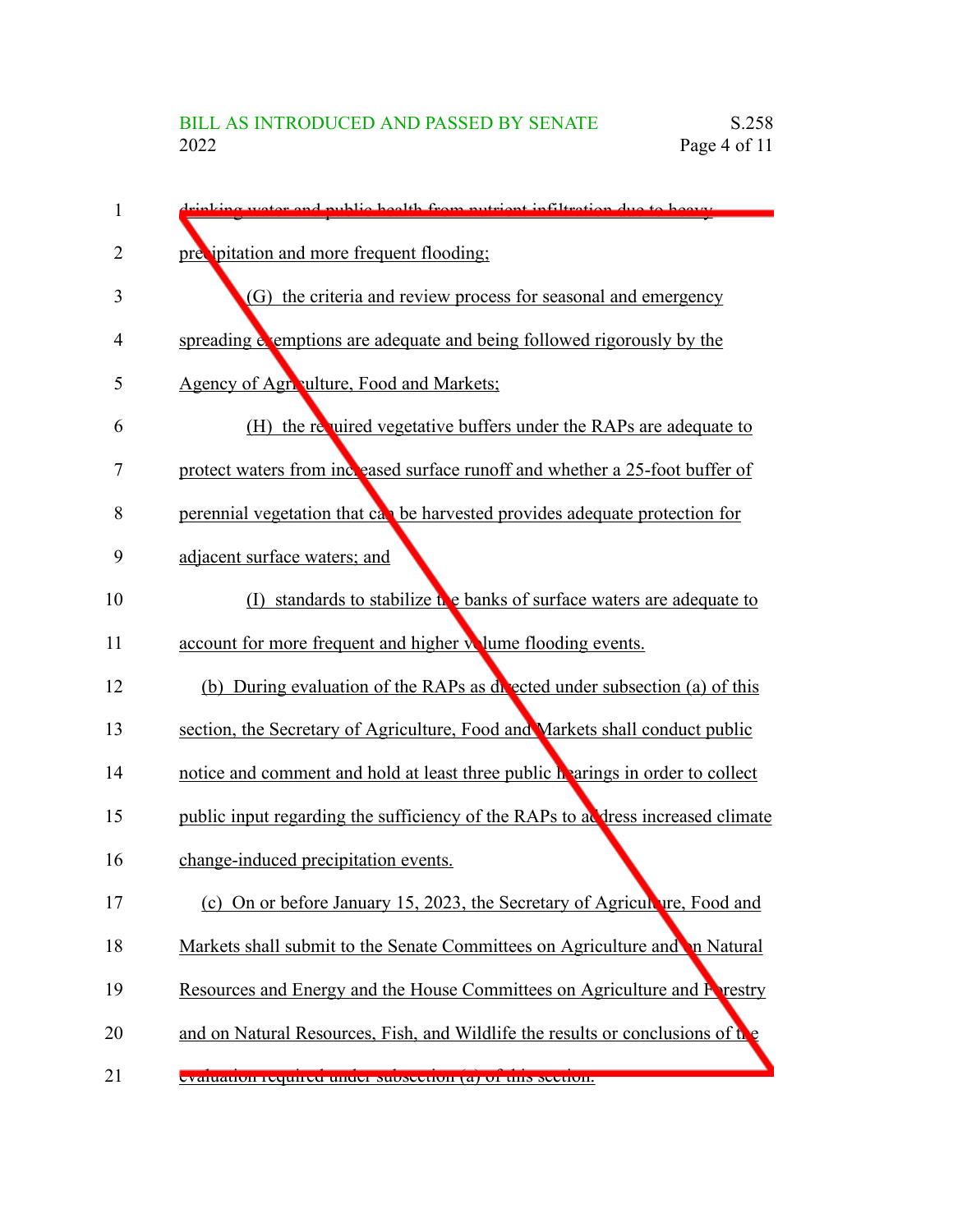- (d) If after completion of the evaluation under subsection (a) of this section the Secretary of Agriculture, Food and Markets determines that the RAPs should be amended to improve application or response to increased climate 1 2 3
- change-induced precipitation, the Secretary shall initiate rulemaking under 3 4
- V.S.A. chapter 25 to amend the RAPs and protect the surface waters of the 5
- State. The Secretary shall adopt rules under this subsection not later than 6
- January 14, 2024. 7
- Sec. 2. EFFECTIVE DATE 8
- This act shall take effect on passage. 9

*Sec. 1. 6 V.S.A. § 23 is added to read:*

*§ 23. GOOD STANDING FOR AGENCY GRANTS*

*(a) As used in this section, "good standing" means an applicant for a grant exclusively awarded by the Agency:*

*(1) does not have an active enforcement violation that has reached a final order with the Secretary; and*

*(2) is in compliance with all terms of a current grant agreement or contract with the Agency.*

*(b) This section shall not amend, alter, or otherwise modify the "good standing" requirements established for grant programs in chapter 215 of this title.*

*(c) An applicant shall not be eligible for any grant exclusively awarded by the Agency unless the applicant is in good standing with the Secretary on all grant agreements, contract awards, and enforcement proceedings at the time of the grant award.*

*(d) In the Secretary's sole discretion, the Agency may waive the grant prohibition in subsection (c) of this section if the Secretary determines that:*

*(1) the applicant is working constructively with the Agency in good faith to resolve all issues that prevent good standing, and the applicant agrees in writing to take all necessary measures to comply with good standing requirements within a described time period;*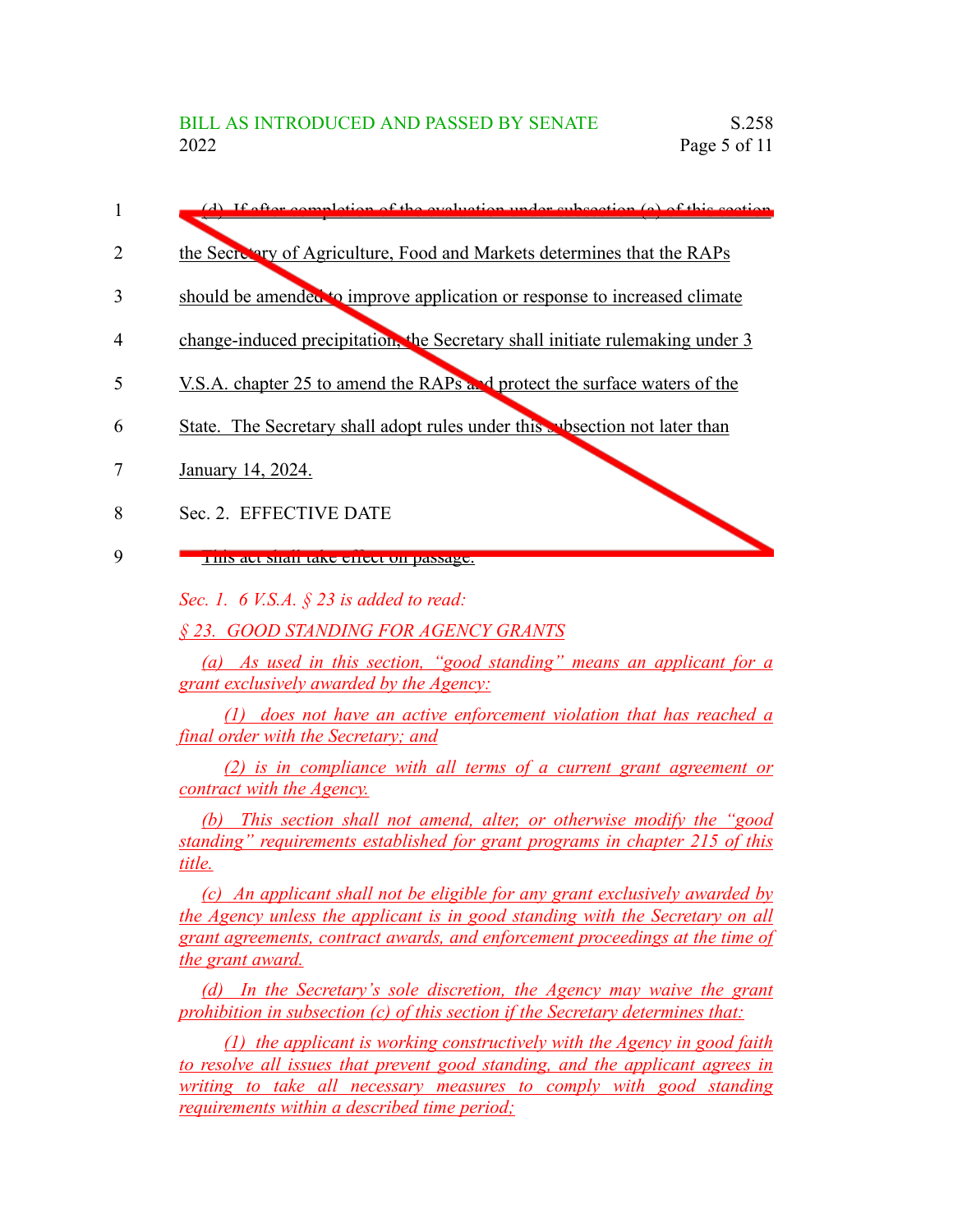*(2) all issues that prevent an applicant's good standing are minor and do not warrant ineligibility for the applicable grant; or*

*(3) the Secretary determines that waiving the good standing requirement is in the interests of justice.*

*(e) The good standing requirement only applies to grants exclusively awarded by the Agency. When the Agency is involved in administering other grants, the Agency may raise an applicant's lack of good standing for the awarding entity's consideration and review. The awarding entity may consider the applicant's lack of compliance when determining whether to award a grant.*

*Sec. 2. 6 V.S.A. § 4802(8) is amended to read:*

*(8) "Waste" or "agricultural waste" means material originating or emanating from a farm or imported onto a farm that is determined by the Secretary or the Secretary of Natural Resources to be harmful to the waters of the State, including: sediments; minerals, including heavy metals; plant nutrients; pesticides; organic wastes, including livestock waste, animal mortalities, compost, feed, and crop debris; waste oils; pathogenic bacteria and viruses; thermal pollution; silage runoff; untreated milk house waste; and any other farm waste as the term "waste" is defined in 10 V.S.A. § 1251(12).*

*Sec. 3. 6 V.S.A. § 4815 is amended to read:*

*§ 4815. WASTE STORAGE FACILITY*

*(a) No person shall construct a new waste storage facility or expand or modify a waste storage facility in existence on July 1, 2006 unless the facility meets the standard established for such facilities by the Natural Resources Conservation Service of the U.S. Department of Agriculture or an equivalent standard. If an equivalent design standard is used, the design and construction shall be certified by the Secretary of Agriculture, Food and Markets or a licensed professional engineer operating within the scope of his or her the engineer's expertise.*

*(b) The Secretary may require the owner or operator of a waste storage facility in existence on July 1, 2006, to modify the facility to meet the standard set forth in subsection (a) of this section if the facility poses a threat to human health or the environment as established by a violation of the State groundwater protection standards. If the Secretary determines that a facility that meets the standard set forth in subsection (a) of this section poses a threat to human health or the environment, the Secretary may require the owner or operator of the facility to implement additional management measures.*

*(c) The If the Secretary suspects that a waste storage facility may be*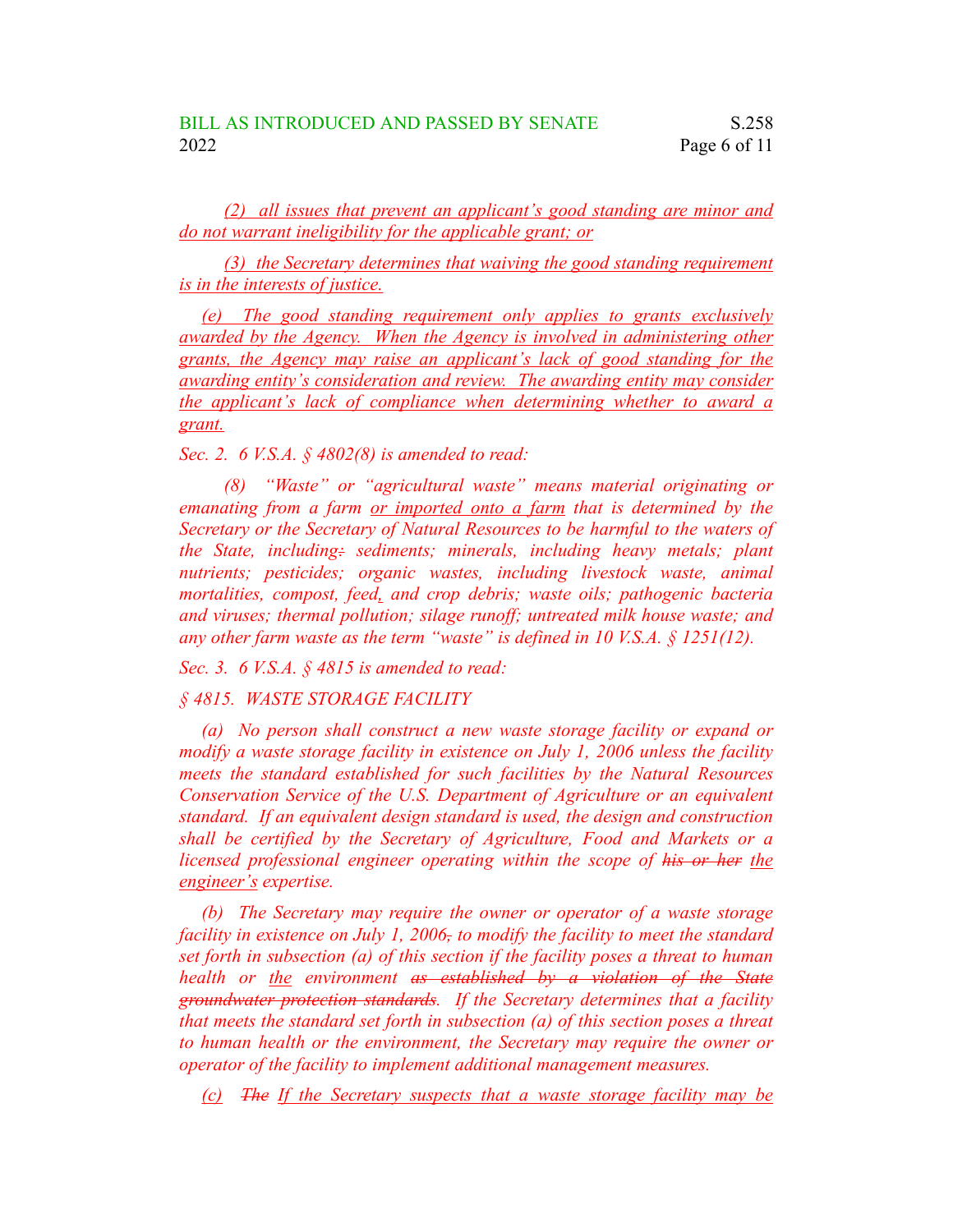*contaminating groundwater, the Secretary shall pay the costs of any initial groundwater monitoring conducted to determine if whether a facility poses a threat to human health or the environment shall be paid by the Secretary. Within 21 days of after a determination under this subsection that a facility poses a threat to human health or the environment because of apparent violation of the Groundwater Protection Standards, the Secretary of Agriculture, Food and Markets shall notify the Department of Health and the Secretary of Natural Resources of the location of the facility and the name of its owner or operator.*

*(c)(d) As used in this section, "waste storage facility" means an impoundment made for the purpose of storing agricultural waste by constructing an embankment, excavating a pit or dugout, fabricating an inground and aboveground structure, or any combination thereof.*

*Sec. 4. 6 V.S.A. § 4817 is amended to read:*

*§ 4817. MANAGEMENT OF NON-SEWAGE WASTE*

*(a) As used in this section:*

*(1) "Non-sewage waste" means any waste other than sewage that may contain organisms pathogenic to human beings but does not mean stormwater runoff.*

*(2) "Sewage" means waste containing human fecal coliform and other potential pathogenic organisms from sanitary waste and used water from any building, including carriage water and shower and wash water. "Sewage" shall does not mean stormwater runoff as that term is defined in 10 V.S.A. § 1264.*

*(b) The Secretary may require a person transporting or arranging for the transport of non-sewage waste to a farm for deposit in a manure pit or for use as an input in a methane digester to obtain approval from the Secretary prior to transporting the non-sewage waste to the farm. The Secretary may require a person to report to the Secretary at a designated time one or more of the following:*

*(1) the composition of the material transported to the farm, including the source of the material; and*

*(2) the volume of the material transported to a farm.*

*(c) After receipt of a report required under subsection (b) of this section, the Secretary may prohibit the import of non-sewage waste onto a farm upon a determination that the import of the material would violate the nutrient management plan for the farm or otherwise present a threat to water quality.*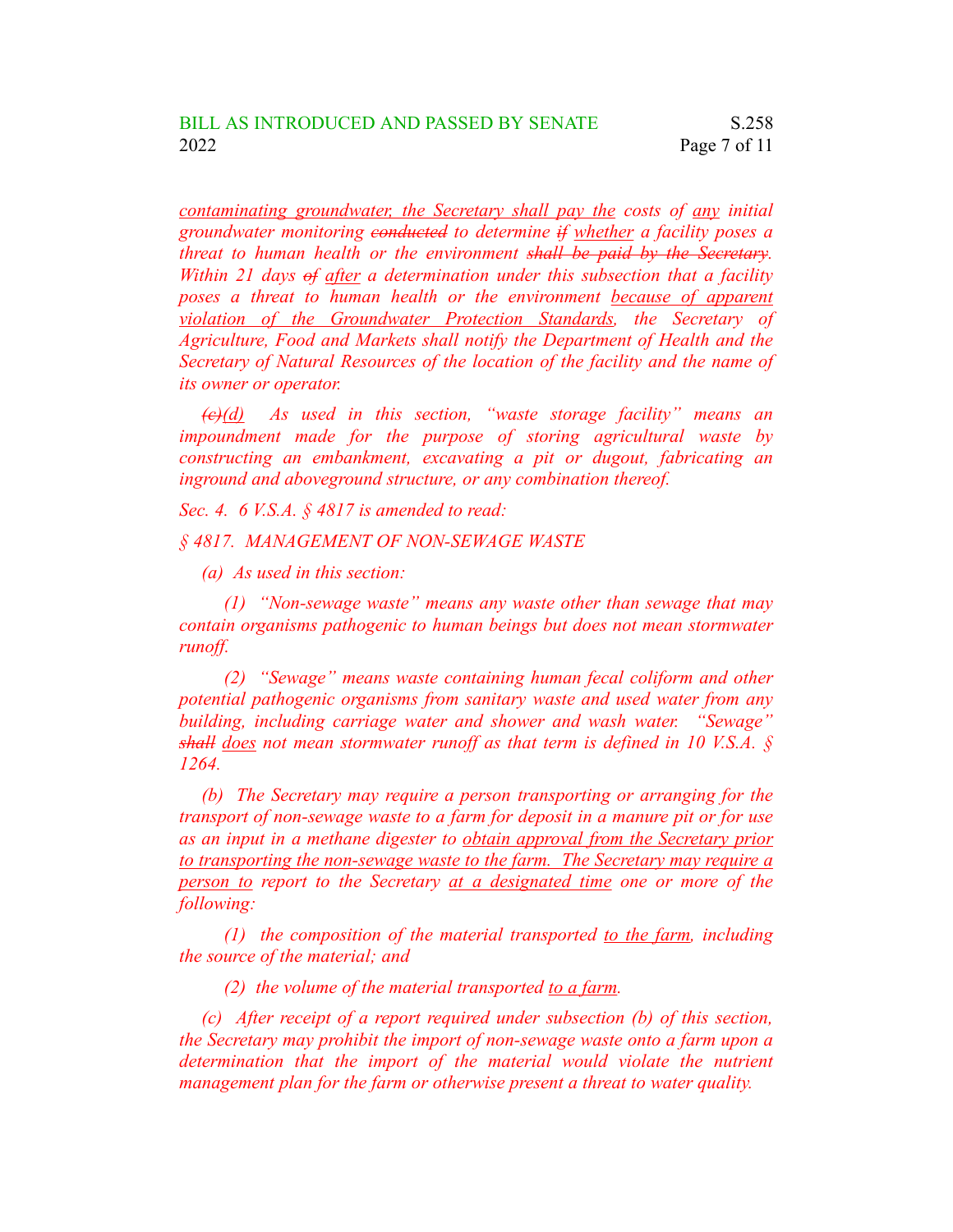## *Sec. 5. 6 V.S.A.§ 4827 is amended to read:*

## *§ 4827. NUTRIENT MANAGEMENT PLANNING; INCENTIVE GRANTS*

*(a) A farm developing or implementing a nutrient management plan under chapter 215 of this title or federal regulations may apply to the Secretary of Agriculture, Food and Markets for financial assistance. The financial assistance shall be in the form of incentive grants. Annually, after consultation with the Natural Resources Conservation Service of the U.S. Department of Agriculture, natural resources conservation districts, the University of Vermont Extension Service and others, the Secretary shall determine the average cost of developing and implementing a nutrient management plan in Vermont. The dollar amount of an incentive grant awarded under this section shall be equal to the average cost of developing a nutrient management plan as determined by the Secretary or the cost of complying with the nutrient management planning requirements of chapter 215 of this title or federal regulations, whichever is less.*

*(b) Application for a State assistance grant shall be made in a manner prescribed by the Secretary and shall include, at a minimum:*

*(1) an estimated cost of developing and implementing a nutrient management plan for the applicant;*

*(2) the amount of incentive grant requested; and*

*(3) a schedule for development and implementation of the nutrient management plan.*

*(c) The Secretary annually shall prepare a list of farms ranked, regardless of size, in priority order that have applied for an incentive grant under this section. The priority list shall be established according to factors that the Secretary determines are relevant to protect the quality of waters of the State, including:*

*(1) the proximity of a farm to a water listed as impaired for agricultural runoff, pathogens, phosphorus, or sediment by the Agency of Natural Resources;*

*(2) the proximity of a farm to an unimpaired water of the State;*

*(3) the proximity of a drinking water well to land where a farm applies manure; and*

*(4) the risk of discharge to waters of the State from the land application of manure by a farm.*

*(d) Assistance in accordance with this section shall be provided from State funds appropriated to the Agency of Agriculture, Food and Markets for*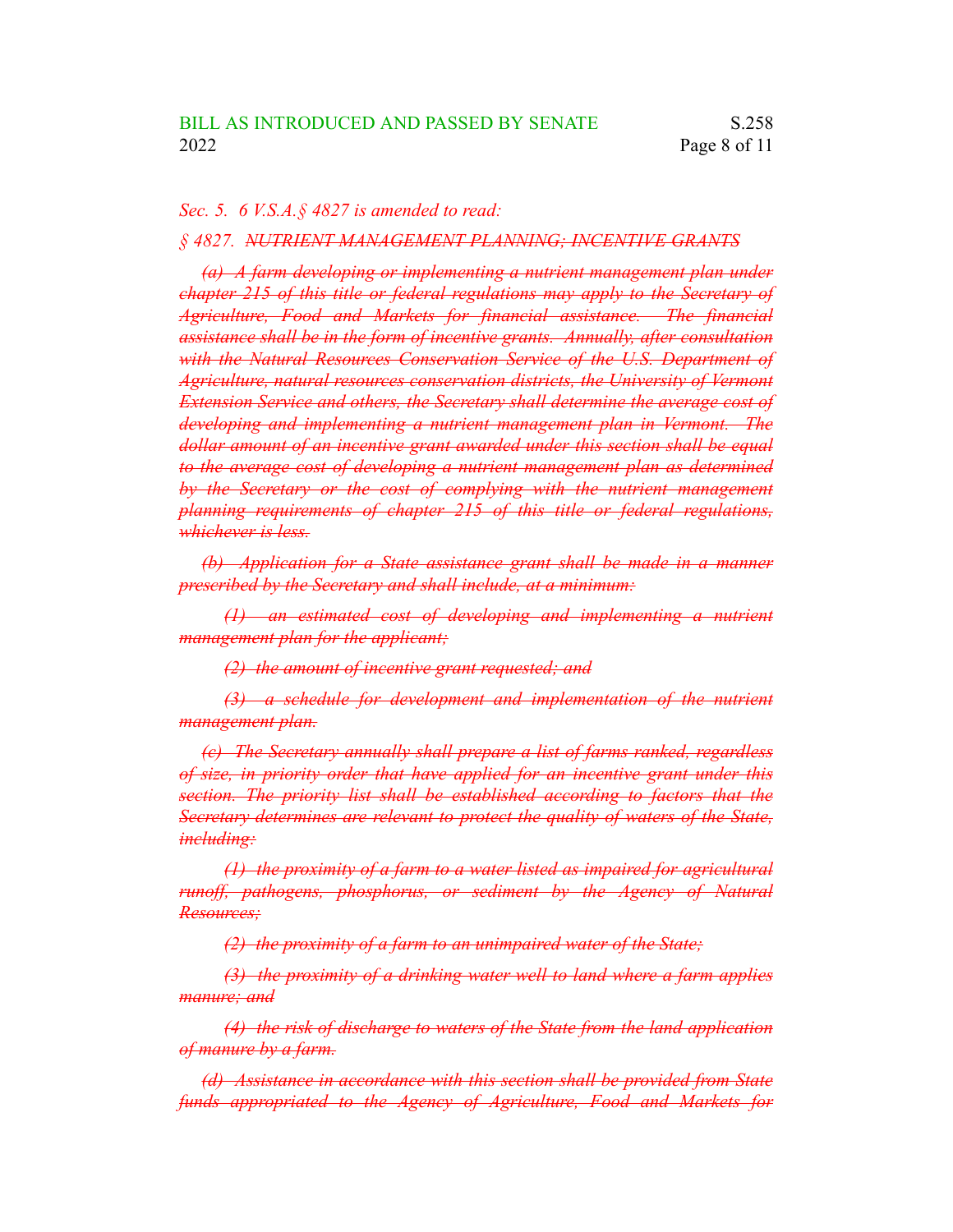#### *integrated crop management.*

*(e) If the Secretary or the applicable U.S. Department of Agriculture conservation programs lack adequate funds necessary for the financial assistance required by subsection (a) of this section, the requirement to develop and implement a nutrient management plan under State statute or State regulation shall be suspended until adequate funding becomes available. Suspension of a State-required nutrient management plan does not relieve an owner or operator of a farm permitted under section 4858 or 4851 of this title of the remaining requirements of a State permit, including discharge standards, groundwater protection, and land application of manure. This subsection does not apply to farms permitted under 10 V.S.A. § 1263.*

*(f) The Secretary may enter into grants with natural resources conservation districts, the University of Vermont Extension Service, and other persons and organizations to aid in the implementation of the incentive grants program under subsection (a) of this section and to assist farmers in the development and implementation of nutrient management plans. [Repealed.]*

*Sec. 6. 6 V.S.A. § 4828 is amended to read:*

## *§ 4828. CAPITAL EQUIPMENT ASSISTANCE PROGRAM*

*(a) It is the purpose of this section to provide assistance to purchase or use innovative equipment that will aid in the reduction of surface runoff of agricultural wastes to State waters, improve water quality of State waters, reduce odors from manure application, separate phosphorus from manure, decrease greenhouse gas emissions, and reduce costs to farmers.*

*(b) The capital equipment assistance program is created in the Agency of Agriculture, Food and Markets to provide State financial assistance for the purchase of new or innovative equipment to improve manure application, separation of phosphorus from manure, or nutrient management plan implementation achieve the purposes of this section.*

*(c) Assistance under this section shall in each fiscal year be allocated according to the following priorities and as further defined by the Secretary. Priority shall be given to capital equipment to be used on multiple farms; equipment to be used for phosphorus reduction, separation, or treatment; and projects managed by nonprofit organizations that are located in descending order within the boundaries of:*

- *(1) the Lake Champlain Basin;*
- *(2) the Lake Memphremagog Basin;*
- *(3) the Connecticut River Basin; and*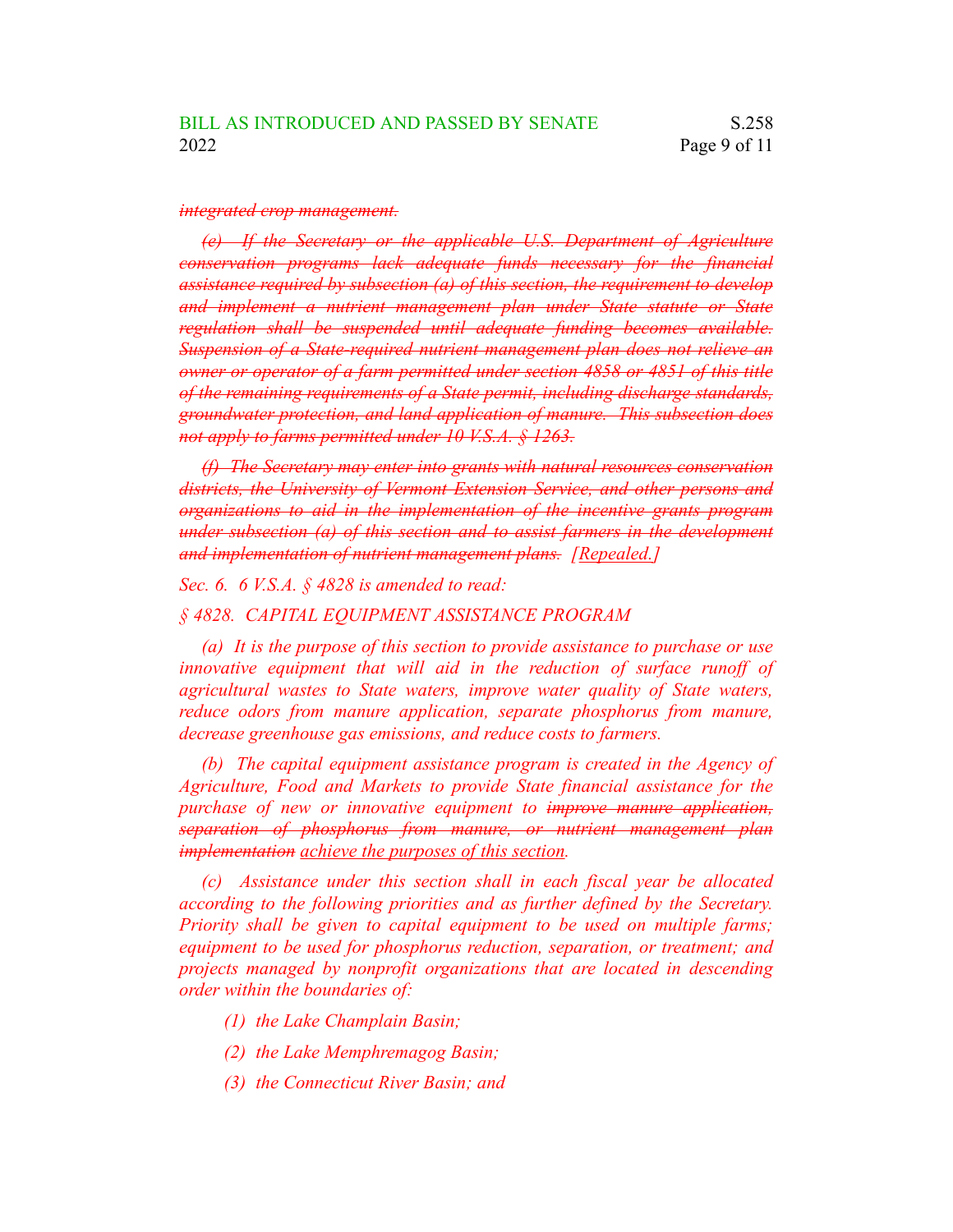## *(4) the Hudson River Basin.*

*(d) An applicant for a State grant under this section to purchase or implement phosphorus reduction, separation, or treatment technology or equipment shall pay 10 percent of the total eligible project cost. The dollar amount of a State grant to purchase or implement phosphorus reduction, separation, or treatment technology or equipment shall be equal to the total eligible project cost, less 10 percent of the total as paid by the applicant, and shall not exceed \$300,000.00.*

*Sec. 7. 6 V.S.A. § 4832 is amended to read:*

### *§ 4832. FARM AGRONOMIC PRACTICES PROGRAM*

*(a) The Farm Agronomic Practices Assistance Program is created in the Agency of Agriculture, Food and Markets to provide the farms of Vermont with State financial assistance for the implementation, including through education, training, or instruction, of soil-based practices that improve soil quality and nutrient retention, increase crop production, minimize erosion potential, and reduce agricultural waste discharges. The following practices may be eligible for assistance to farms under the grant program:*

- *(1) conservation crop rotation;*
- *(2) cover cropping;*
- *(3) strip cropping;*
- *(4) cross-slope tillage;*
- *(5) zone or no-tillage;*
- *(6) pre-sidedress nitrate tests; and*

*(7) annual maintenance of a nutrient management plan that is no longer receiving funding under a State or federal contract, provided the maximum assistance provided to a farmer under this subdivision shall be \$2,000.00 per year;*

*(8) educational and instructional activities to inform the farmers and citizens of Vermont of:*

*(A) the impact on Vermont waters of agricultural waste discharges; and*

*(B) the federal and State requirements for controlling agricultural waste discharges;*

*(9) implementing alternative manure application techniques; and*

*(10) additional soil erosion reduction practices soil-based practices that*